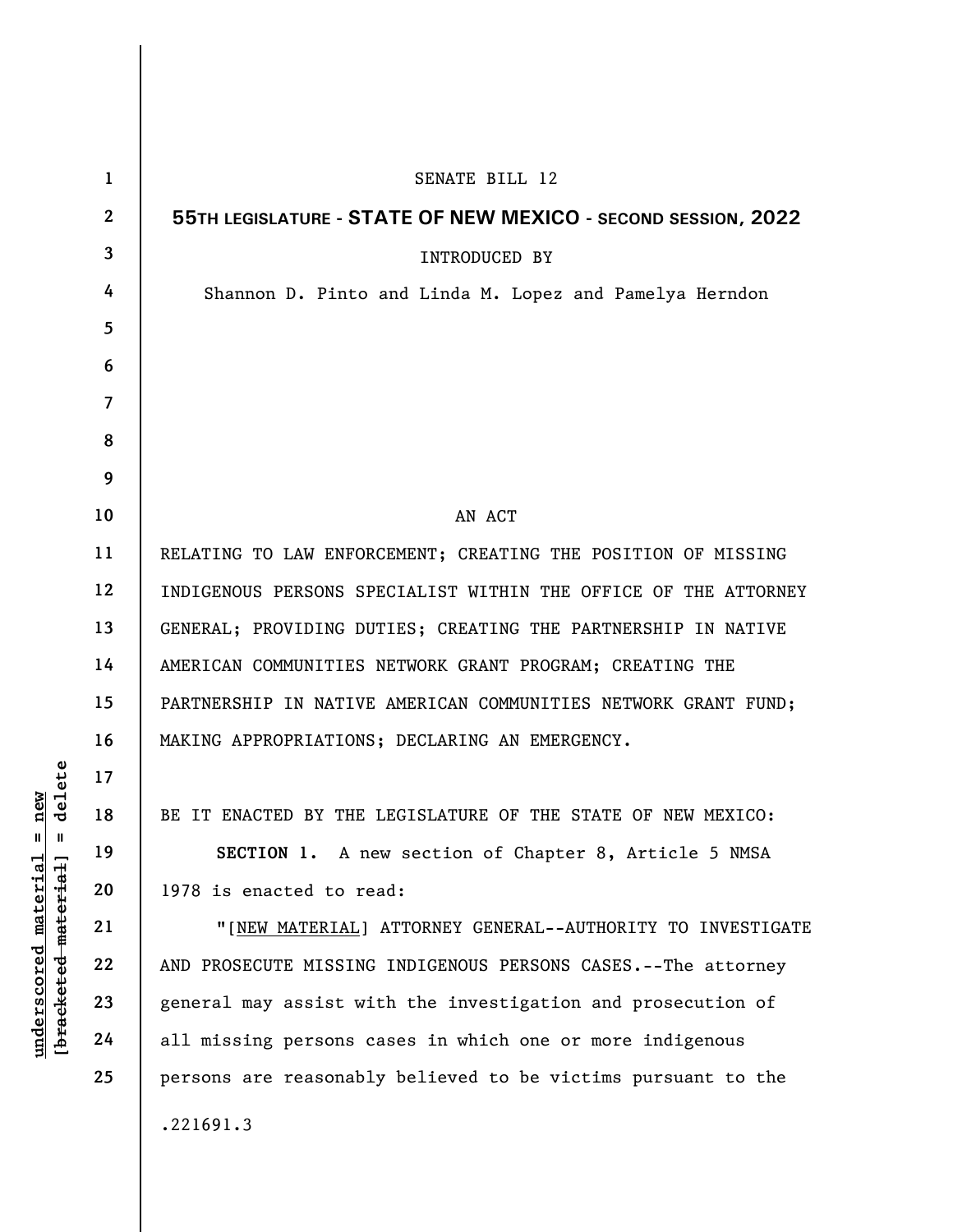|                    | $\mathbf{1}$   | Missing Persons Information and Reporting Act."                 |
|--------------------|----------------|-----------------------------------------------------------------|
|                    | $\mathbf{2}$   | SECTION 2. A new section of Chapter 8, Article 5 NMSA           |
|                    | 3              | 1978 is enacted to read:                                        |
|                    | 4              | "[NEW MATERIAL] MISSING INDIGENOUS PERSONS SPECIALISTS--        |
|                    | 5              | DUTIES--TRAINING.--                                             |
|                    | 6              | The position of "missing indigenous persons<br>Α.               |
|                    | $\overline{7}$ | specialist" is created within the office of the attorney        |
|                    | 8              | general.                                                        |
|                    | 9              | The attorney general shall employ one or more<br><b>B.</b>      |
|                    | 10             | missing indigenous persons specialists, who shall work in       |
|                    | 11             | collaboration with local, state, federal and tribal law         |
|                    | 12             | enforcement agencies on missing indigenous persons cases        |
|                    | 13             | pursuant to the Missing Persons Information and Reporting Act.  |
|                    | 14             | The missing indigenous persons specialists<br>$\mathbf{C}$ .    |
|                    | 15             | shall:                                                          |
|                    | 16             | (1)<br>provide assistance to the attorney general               |
| delete             | 17             | during the investigation and prosecution of all missing persons |
|                    | 18             | cases in which one or more indigenous persons are reasonably    |
| $\mathbf{I}$       | 19             | believed to be victims, pursuant to the Missing Persons         |
| bracketed material | 20             | Information and Reporting Act;                                  |
|                    | 21             | provide the attorney general with support<br>(2)                |
|                    | 22             | in assisting law enforcement agencies and families in the       |
|                    | 23             | search for missing indigenous persons;                          |
|                    | 24             | review entries in the database of the<br>(3)                    |
|                    | 25             | national crime information center of the United States          |
|                    |                | .221691.3<br>$-2$ -                                             |

**underscored material = new [bracketed material] = delete**

 $underscored material = new$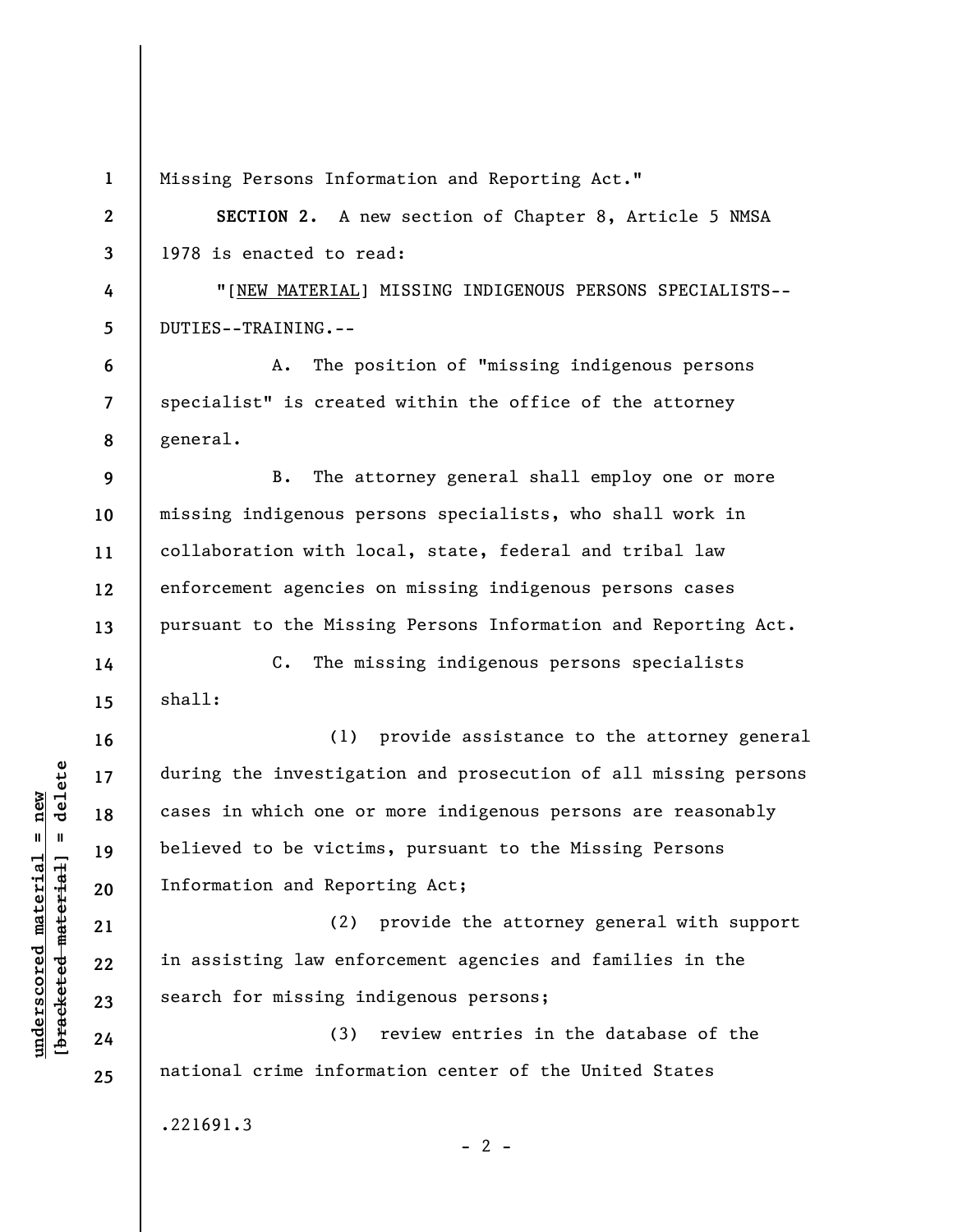**1 2 3 4 5 6 7 8 9 10 11 12 13 14 15 16 17 18 19 20 21 22 23 24 25**  department of justice and other databases, including the missing persons information clearinghouse, to ensure records of missing indigenous persons are accurate, complete and made in a timely fashion; (4) review and determine the appropriate jurisdictional authority for investigation and prosecution; (5) collaborate with other state and international missing persons programs and the national center for missing and exploited children to aid in locating indigenous children who are unlawfully taken out of or unlawfully brought into New Mexico; (6) provide public outreach and education on missing indigenous persons issues and the prevention of indigenous child abductions; (7) provide support and technical assistance to law enforcement agencies regarding data collection, data sharing and the cooperative use of available resources; (8) compile reports of pending missing indigenous persons cases, including the status of pending missing indigenous persons cases, the clearance rate of investigating agencies responsible for tracking missing indigenous persons cases and an analysis by year of the characteristics of missing indigenous persons; (9) assist with alerts and advisories at the request of the department of public safety to assist in .221691.3

 $-3 -$ 

 $\frac{1}{2}$  intereted material = delete **[bracketed material] = delete**  $underscored material = new$ **underscored material = new**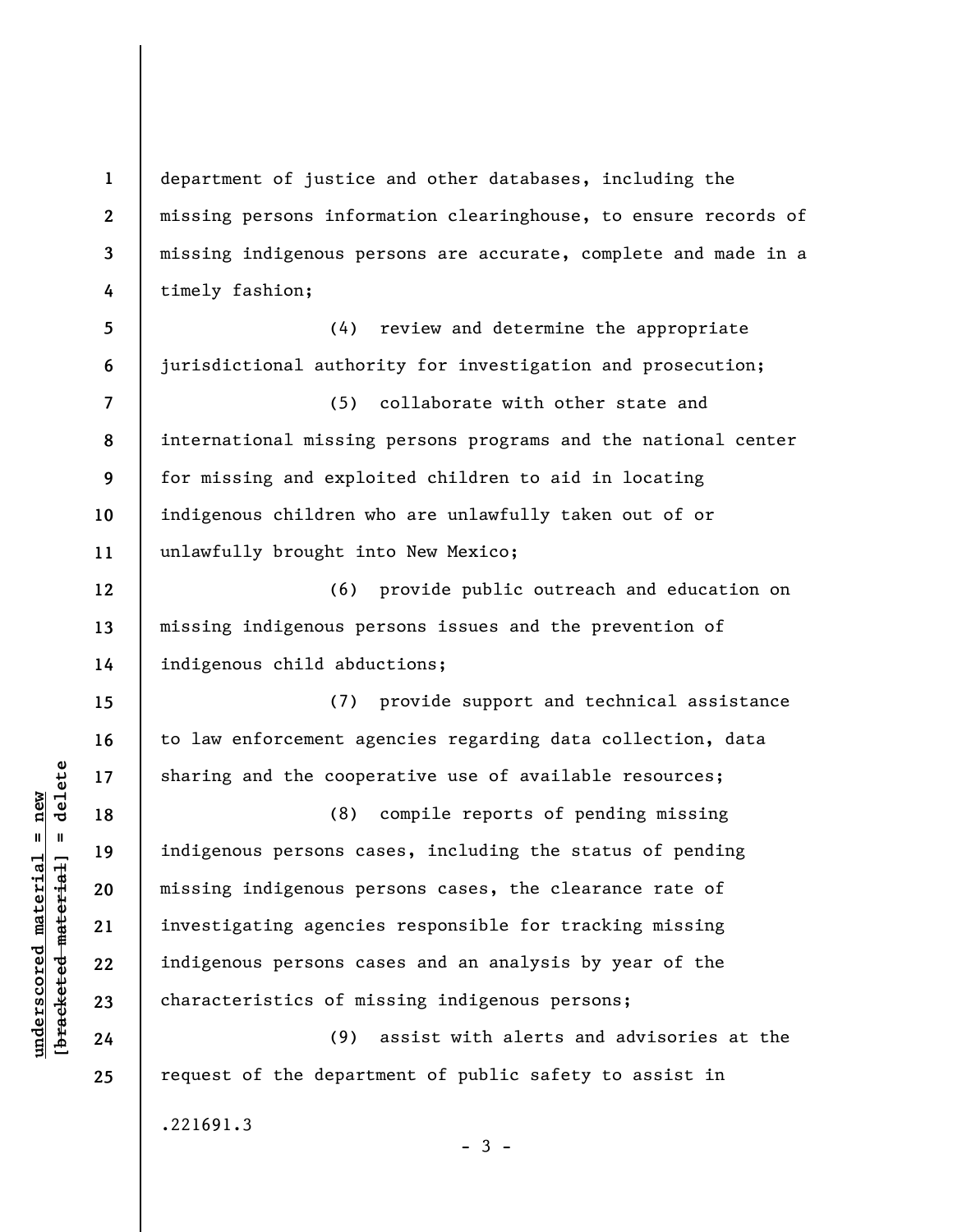**1**  locating a missing indigenous person; and

**2 3 4**  (10) collaborate with the New Mexico law enforcement academy to facilitate training for law enforcement agencies related to missing indigenous persons cases.

**5 6 7**  D. The missing indigenous persons specialists shall complete cultural competency and trauma-informed investigation training relevant to indigenous cultures."

**8 9 SECTION 3.** A new section of Chapter 8, Article 5 NMSA 1978 is enacted to read:

**10 11**  "[NEW MATERIAL] PARTNERSHIP IN NATIVE AMERICAN COMMUNITIES NETWORK GRANT PROGRAM--CREATED--PURPOSE.--

A. The "partnership in Native American communities network grant program" is created within the office of the attorney general. The purpose of the program is to create a network to support the efforts by the state's Indian nations, tribes and pueblos to identify, report and find Native Americans who are missing.

B. The "partnership in Native American communities network" shall be developed and operated by the office of the attorney general as an online portal with a database that allows the Indian nations, tribes and pueblos to securely upload information regarding missing persons from those communities. The partnership in Native American communities network shall be maintained in a manner that is easily accessible to the Indian nations, tribes and pueblos for

- 4 -

.221691.3

 $\frac{1}{2}$  intereted material = delete **[bracketed material] = delete**  $underscored material = new$ **underscored material = new**

**12** 

**13** 

**14** 

**15** 

**16** 

**17** 

**18** 

**19** 

**20** 

**21** 

**22** 

**23** 

**24** 

**25**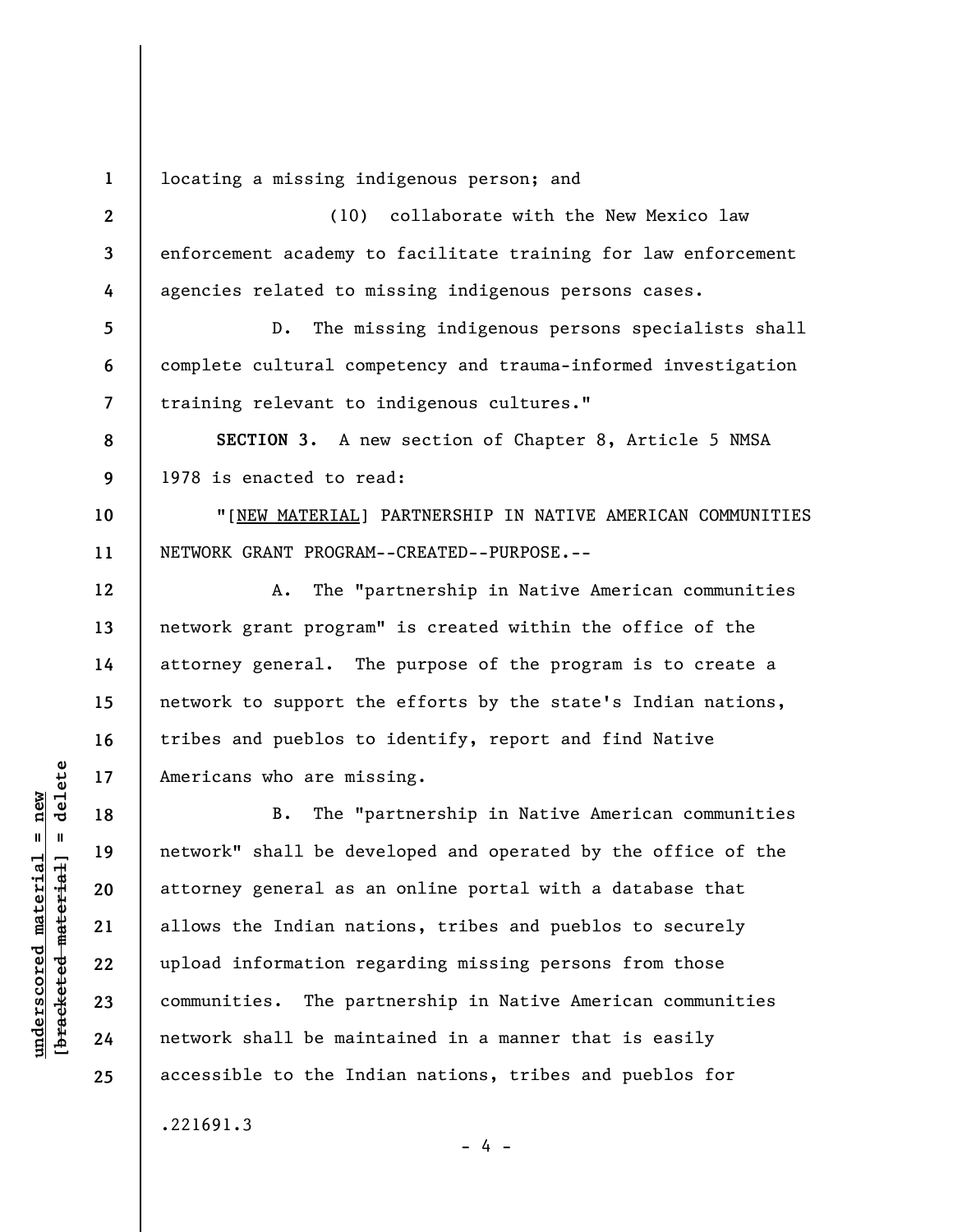providing information to assist in identifying, reporting and finding Native Americans who are missing.

**3 4 5 6 7 8 9 10**  C. The office of the attorney general shall award one tribal educational entity a grant to create and administer a central administration point for the partnership in Native American communities network. The office of the attorney general shall develop the application and criteria for the partnership in Native American communities network grant program. The partnership in Native American communities network grant program criteria shall include:

(1) policies and standards for technology equipment, including data storage and security of information entered into the network;

(2) standards for data verification;

**15 16**  (3) job qualifications and requirements for a data specialist to administer the network;

(4) development of a system to provide automatic initial alerts pursuant to law enforcement, tribal and community organizations when a missing indigenous person report is made, including determining which law enforcement agencies shall receive the automatic initial alert;

(5) development of a standard reporting form that includes space to provide the information to be used by the data specialist to report to the missing persons information clearinghouse. The standard reporting form

 $- 5 -$ 

.221691.3

 $\frac{1}{2}$  of  $\frac{1}{2}$  and  $\frac{1}{2}$  and  $\frac{1}{2}$  and  $\frac{1}{2}$  and  $\frac{1}{2}$  and  $\frac{1}{2}$  and  $\frac{1}{2}$  and  $\frac{1}{2}$  and  $\frac{1}{2}$  and  $\frac{1}{2}$  and  $\frac{1}{2}$  and  $\frac{1}{2}$  and  $\frac{1}{2}$  and  $\frac{1}{2}$  and  $\frac{1}{2}$  an **[bracketed material] = delete**  $anderscored material = new$ **underscored material = new**

**1** 

**2** 

**11** 

**12** 

**13** 

**14** 

**17** 

**18** 

**19** 

**20** 

**21** 

**22** 

**23** 

**24** 

**25**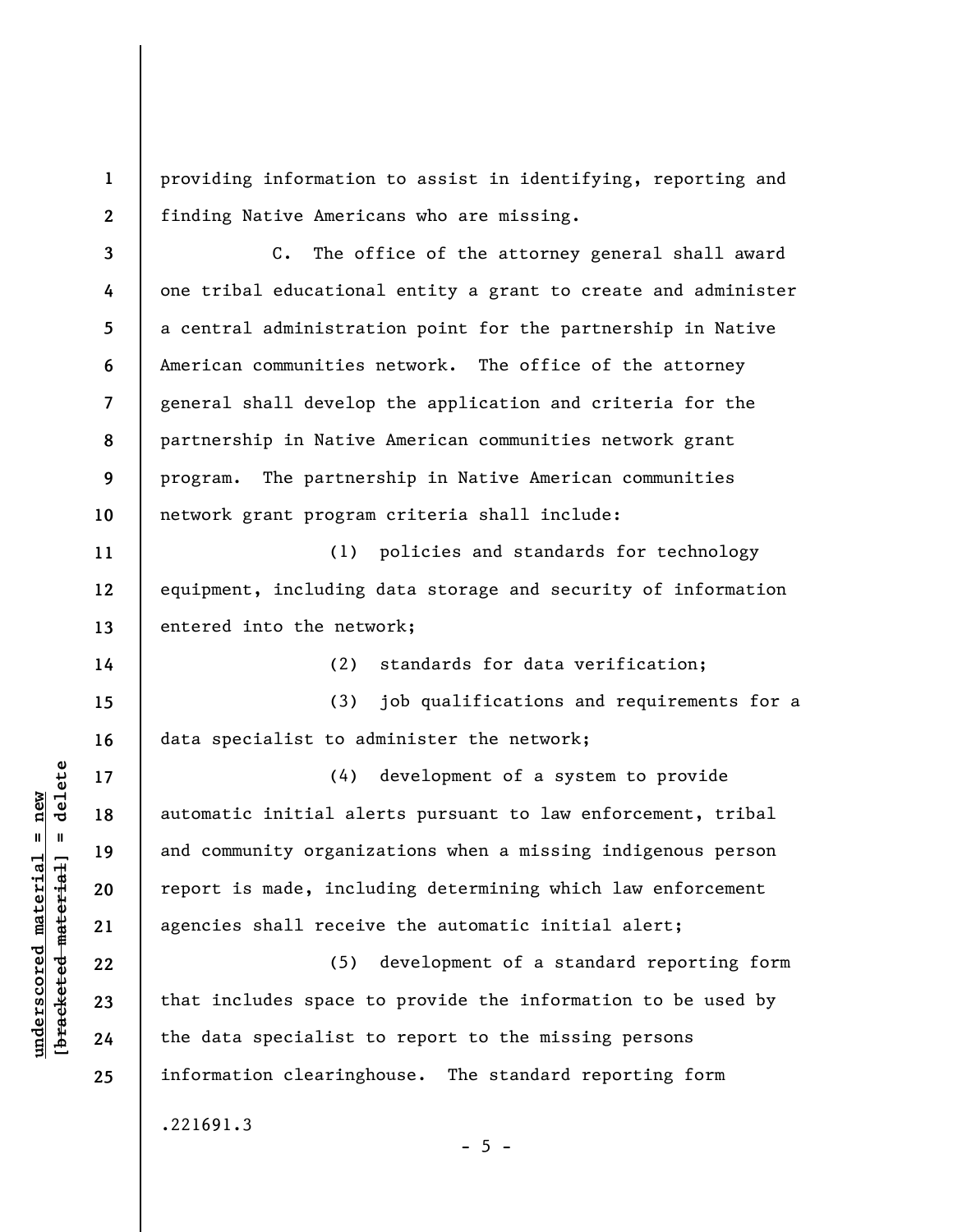| $\mathbf{1}$   | required shall allow a data specialist to enter the information |
|----------------|-----------------------------------------------------------------|
| $\mathbf{2}$   | about the missing indigenous person, including:                 |
| 3              | name and any aliases or nicknames;<br>(a)                       |
| 4              | gender, age, height, weight and<br>(b)                          |
| 5              | other descriptive physical characteristics;                     |
| 6              | (c) tribal affiliation, if any;                                 |
| $\overline{7}$ | (d)<br>last known location and related                          |
| 8              | information, including the date of last contact with the        |
| 9              | missing indigenous person and the person with whom the missing  |
| 10             | indigenous person last made contact; and                        |
| 11             | (e) photographs, including photographs                          |
| 12             | obtained from an online or social media profile; and            |
| 13             | (6) administrative rights to the network for a                  |
| 14             | designee at each participating tribal agency.                   |
| 15             | The office of the attorney general may provide<br>D.            |
| 16             | additional smaller, noncompetitive grants through the           |
| 17             | partnership in Native American communities network grant        |
| 18             | program to be awarded to a qualifying tribal agency at each     |
| 19             | Indian nation, tribe and pueblo within the state that submits a |
| 20             | complete application. Grants awarded under this subsection      |
| 21             | shall provide matching funds for some or all of the costs       |
| 22             | required for the tribal agency to set up and maintain access to |
| 23             | the partnership in Native American communities network."        |
| 24             | SECTION 4. A new section of Chapter 8, Article 5 NMSA           |
| 25             | 1978 is enacted to read:                                        |

.221691.3

 $[bracketeed-materiat] = delete$ **[bracketed material] = delete**  $underscored material = new$ **underscored material = new**

 $- 6 -$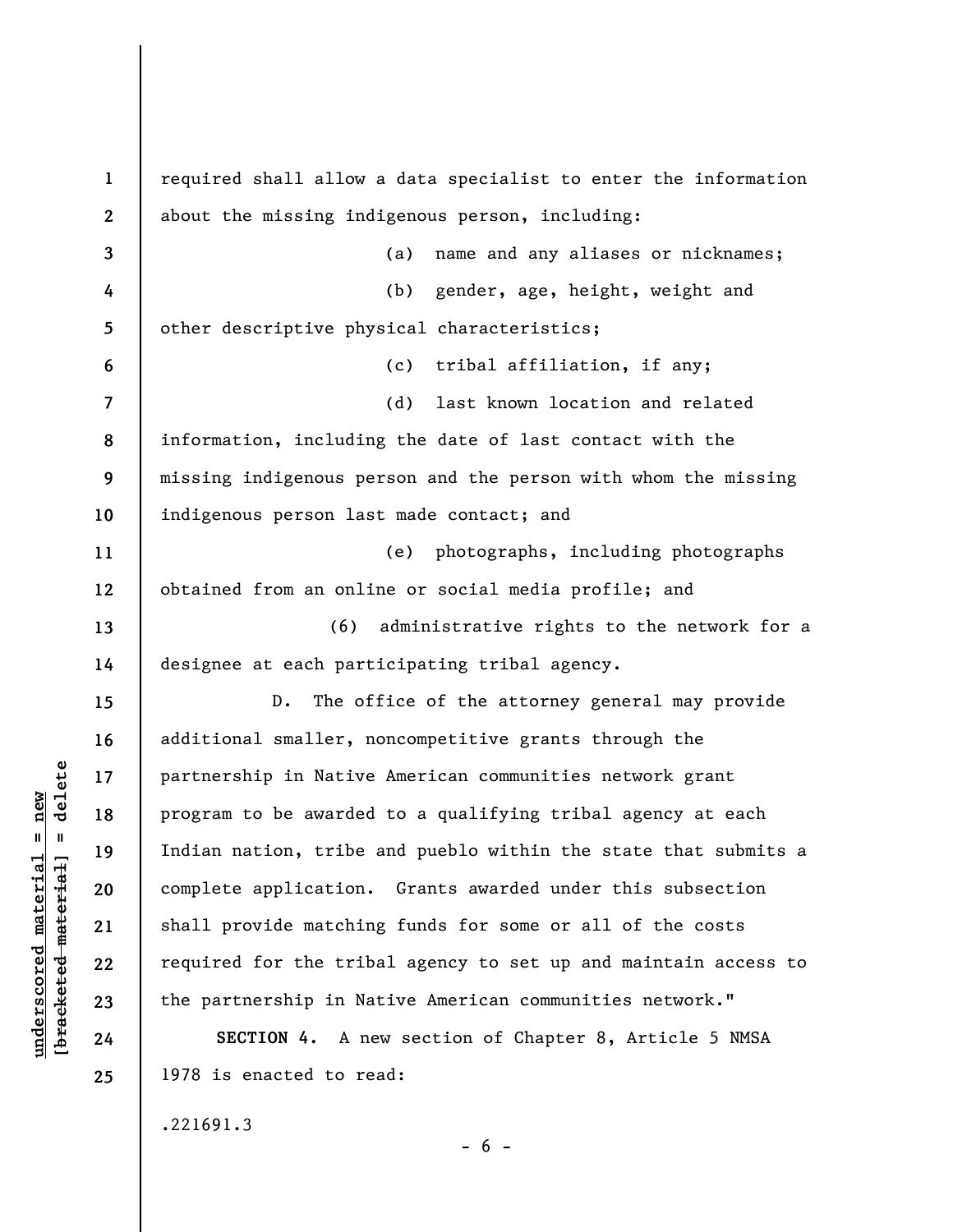**1 2 3 4 5 6 7 8 9 10 11 12 13 14 15**  "[NEW MATERIAL] PARTNERSHIP IN NATIVE AMERICAN COMMUNITIES NETWORK GRANT FUND--CREATED.--The "partnership in Native American communities network grant fund" is created in the state treasury. The fund consists of appropriations, gifts, grants and donations. Money in the fund at the end of fiscal year 2023 shall revert to the general fund. The office of the attorney general shall administer the fund, and money in the fund is appropriated to the office of the attorney general to administer the partnership in Native American communities network grant program and to carry out the provisions of Section 3 of this 2022 act. Disbursements from the fund shall be made by warrant signed by the secretary of finance and administration pursuant to vouchers signed by the attorney general or the attorney general's authorized representative."

**16** 

**17** 

**18** 

**19** 

**20** 

**21** 

**22** 

**23** 

**24** 

**25** 

**SECTION 5.** APPROPRIATIONS.--

A. One million dollars (\$1,000,000) is appropriated from the general fund to the office of the attorney general for expenditure in fiscal year 2023 and subsequent fiscal years for the office of the attorney general to employ one or more fulltime missing indigenous persons specialists to provide support services to the attorney general and to provide cultural competency training for the missing indigenous persons specialists. Any unexpended or unencumbered balance remaining at the end of a fiscal year shall not revert to the general fund.

- 7 -

.221691.3

 $\frac{1}{2}$  of  $\frac{1}{2}$  and  $\frac{1}{2}$  and  $\frac{1}{2}$  and  $\frac{1}{2}$  and  $\frac{1}{2}$  and  $\frac{1}{2}$  and  $\frac{1}{2}$  and  $\frac{1}{2}$  and  $\frac{1}{2}$  and  $\frac{1}{2}$  and  $\frac{1}{2}$  and  $\frac{1}{2}$  and  $\frac{1}{2}$  and  $\frac{1}{2}$  and  $\frac{1}{2}$  an **[bracketed material] = delete**  $underscored material = new$ **underscored material = new**